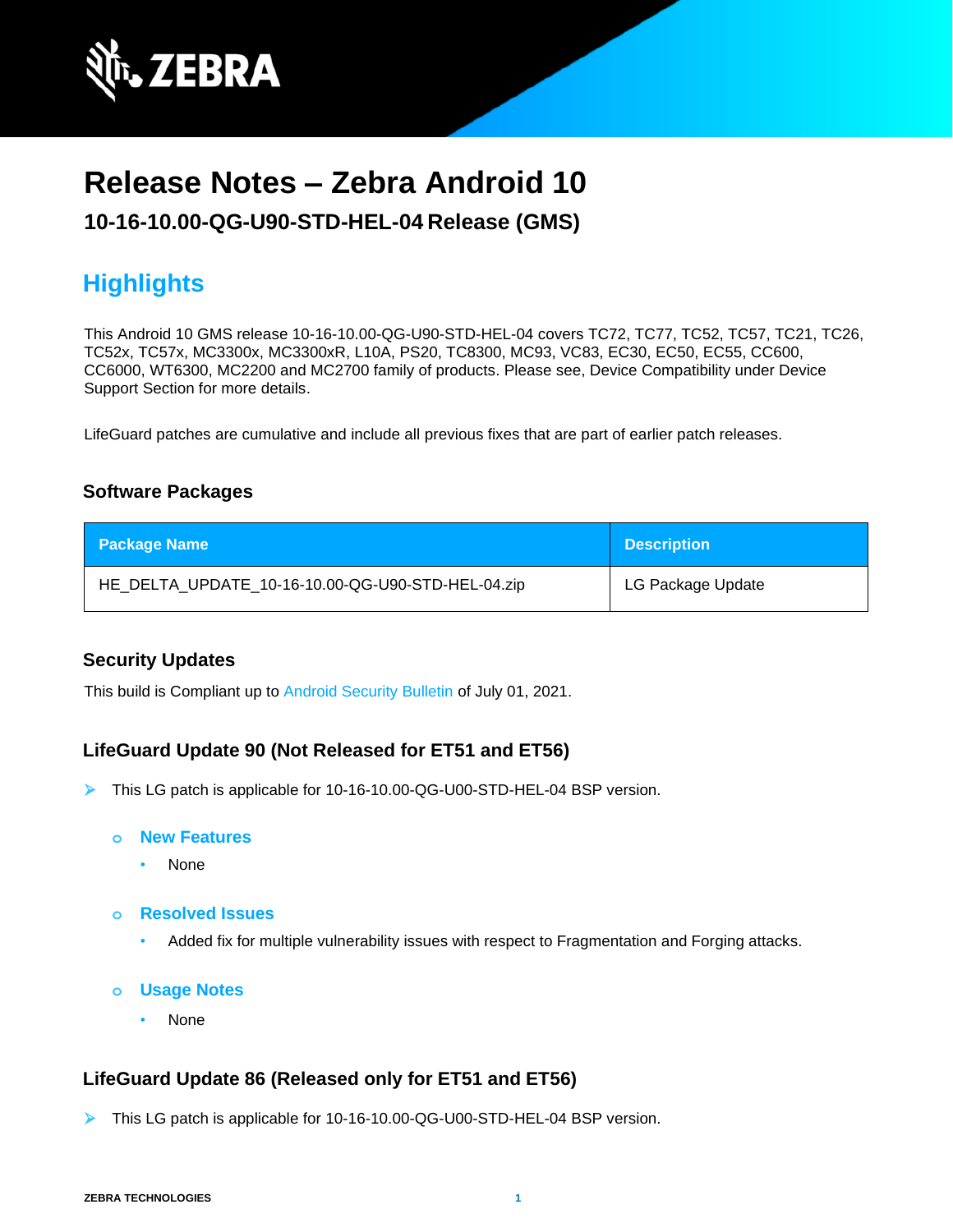

#### **o New Features**

• Added support for display IC G101QAN01.1 on ET51/ET56 10" devices.

#### **o Resolved Issues**

• None

#### **o Usage Notes**

• ET51/ET56 10" devices with display IC G101QAN01.1 cannot be downgraded to BSPs below 10-16- 10.00-QN-U00-STD-HEL-04 and require 10-16-10.00-QN-U86-STD-HEL-04 as a mandatory update.

To identify display type, users can check 'ro.config.device.display' property using getprop command from adb.

- $\circ$  Devices with display IC G101QAN01.1 will have [ro.config.device.display] = 702
- $\circ$  Devices with display IC G101QAN01 will have [ro.config.device.display] = 701

# **LifeGuard Update 79**

- ➢ This LG patch is applicable for 10-16-10.00-QG-U00-STD-HEL-04 BSP version.
	- **o** This LG Patch includes following updated components.
		- Scanning Framework: 28.11.2.0
		- WiFi: FUSION\_QA\_2\_1.3.0.032\_Q
		- WorryFree WiFi Analyzer: WFW\_QA\_2\_6.0.0.006\_Q
		- Audio: 0.33.0.0
		- DataWedge: 8.2.308
		- EMDK: 9.1.0.3200
		- MXMF: 10.4.0.18
		- OSX: QCT.100.10.6.58
		- StageNow: 5.2.0.4
		- Zebra Data Service: 10.0.3.1001
		- MSRN: 2.02
		- OemInfo: 9.0.0.331
		- Bluetooth Pairing Utility: 3.23

#### **o New Features**

- Added support for LSM6DSM Gyroscope/accelerometer Sensor on TC72/TC77,TC52/57 and TC52x/TC57x devices. This LifeGuard patch supports the different pin configuration of the new Gsensor (LSM6DSM). In testing, the combination of new G-sensor with earlier versions of Android has not shown any performance, functionality, or device degradation.
- Dotcode Erasure Parameter Support is added.
- Dot Code Decoder Support is Added for RS5100 BT Scanner.
- Added Support for NG SimulScan using Camera.
- PL5000 Zback Scanner support is added for ET51/ET56 devices.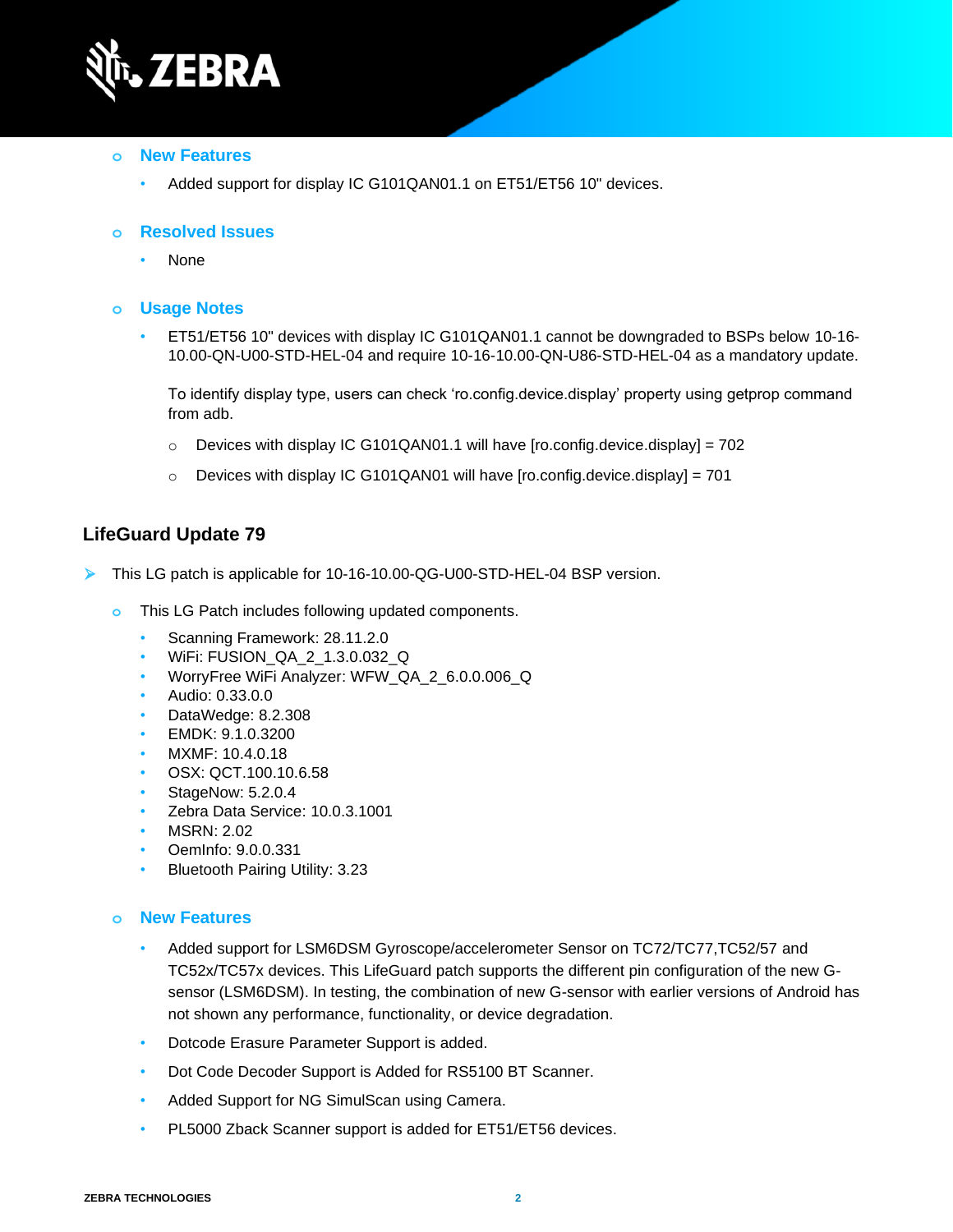

• Added support for Integrated Scanner Frame SKUs ET51CE-G21E-SFA6,

ET51CE-G21E-SFNA and ET51CE-G21E-SFIA with Zebra PL5000 decoder, which replaces the Zebra PL3307 decoder.

- Added Feature in ZDS to support the collection of top RAM consumption per application.
- Added Feature in ZDS to support the collection of identity of the application that initiated the scan.
- Remove dependency on Enterprise partition in OEMInfo application to reduce the security risk.
- Added support for VoIP on CC6000.
- Added integrated licensing feature for VoD Application. User needs to apply valid license to use the app.
- WFW VoIP Analysis SIP-RTP Enhancement.
- Granting Special permissions for EMM Device Owner application while Provisioning device.
- Added support to provide location updates based on the specified minimum distance travelled for both WGS84 and non WGS84 formats.
- Integration of custom feature CSP to add ability to enable or disable custom features.
- Added a feature to handle the network issue of ARP Requests not getting response from backend network.
- Added a feature to detect low RSSI conditions and scenarios and allow device to do quick recovery from the low RSSI state.
- Added support to enable/disable eSIM provisioning feature using CellularMgr CSP.

# **o Resolved Issues**

- SPR41891 Resolved an issue where device disables the profiles permanently when wrong credentials are entered.
- SPR41911 Resolved an issue where it was not possible to set "false" value to protector param in TouchMgr CSP.
- SPR41725 Resolved an issue where intermittently DataWedge would scan barcodes even when in suspend state.
- SPR41886 Resolved an issue where Latin character set QR barcodes were not being decoded.
- SPR41912 Resolved an issue where Intermittent print failures were observed using LinkOS SDK application.
- SPR42980 Resolved an issue where device was not able to read Mifare classic 4K card.
- SPR40219 Resolved an issue where MSI barcodes were not getting decoded.
- SPR41824 Resolved an issue where WWAN data connection failures were reported due to incorrect APN configuration settings.
- SPR43359 Resolved an issue where display would intermittently fail to turn on upon power key press.
- SPR41623 Resolved an issue where TC52 was displaying incorrect magnetometer values.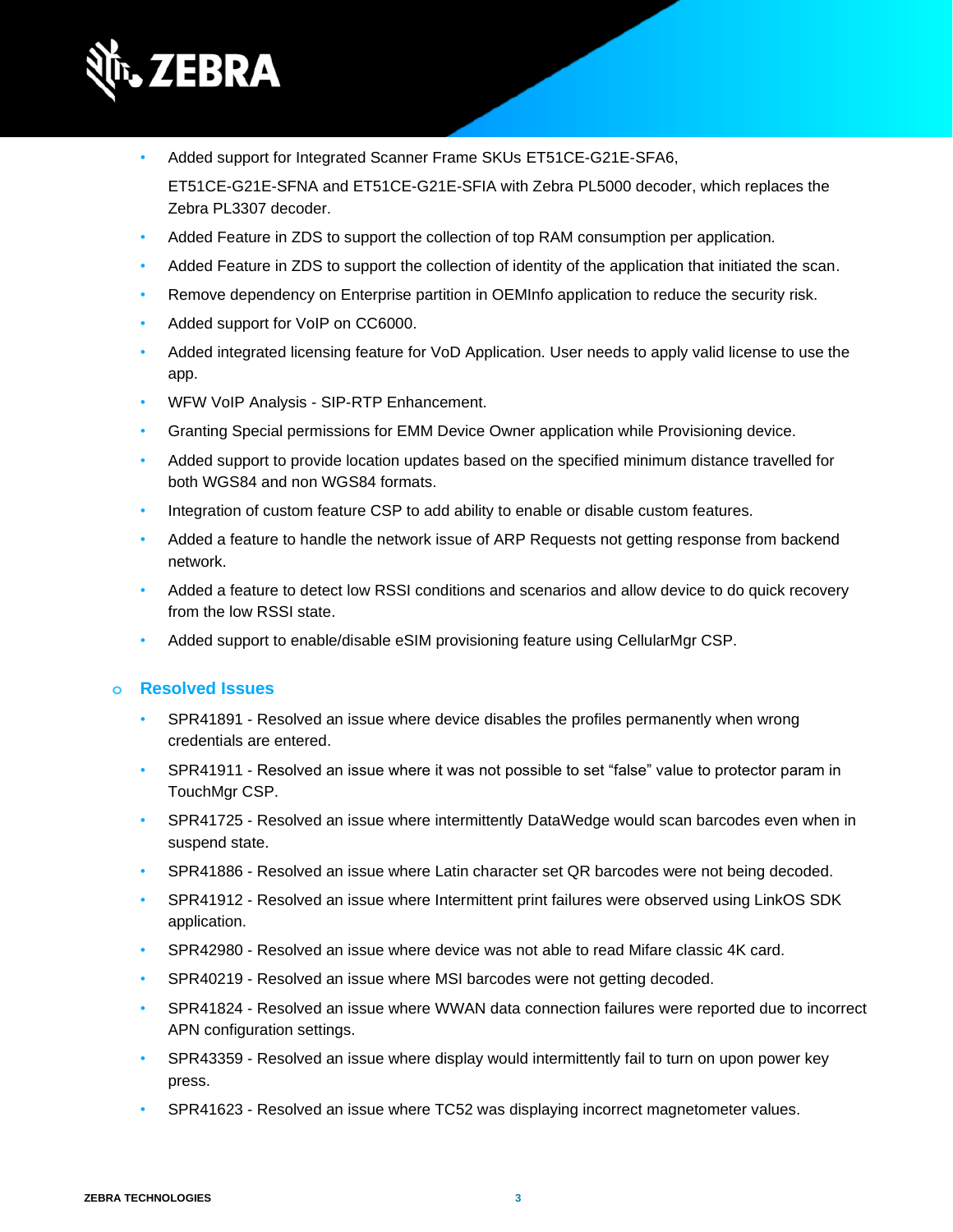

- SPR41881 Resolved an issue where a permission that was not supported originally on OS was not regranted to application upon newer OS update that supported those permissions.
- SPR41003 Resolved an issue where BlueParrott headset connected to ET51 was picking up voice from a farther distance.
- SPR43717 Resolved an issue where intermittently Airplane mode was enabled after an improper Battery Swap.
- SPR41841 Resolved an issue where Keyboard volume notification level icon was missing in MC33 Brick SKUs.
- SPR43358 Resolved an issue where first created profile using WIFI CSP after deleting the default profile, does not connect automatically.
- SPR41400 Resolved an issue where key remapping was not working for modifier keys in Bundle mode for OEMCONFIG.
- SPR41116 Resolved an issue where user was unable to configure Code128 Ignore FNC4 param from Datawedge on ET51, ET56 with Zback and Integrated Scanner.
- SPR43533 Resolved an issue where display goes black on TC72 and TC77 with 4770 scan engines.
- Integrated a VPN security fix for Common Criteria mode.
- Default password for MSRN App has been set to empty.

#### **o Usage Notes**

- ➢ To identify the LSM6DSM Gyroscope/accelerometer sensor on the device users can check the **ro.config.device.gyro** property using getprop command from adb.
	- a. Devices with LSM6DSM sensor will have [ro.config.device.gyro] = 8.
	- b. Devices with LSM6DSM sensor will list sensor type as LSM6DSM on "Settings-->About phone-->SW components-->Gyroscope" or "Settings-->About phone-->SW components -- >Accelerometer".
- ➢ Support for Zebra PL5000 decoder with integrated scanner frame requires 10-16-10.00-QG-U79- STD-HEL-04 or higher to ensure full scanner functionality.

# **LifeGuard Update 72 (Released only for ET51 and ET56)**

- ➢ This LG patch is applicable for 10-16-10.00-QG-U00-STD-HEL-04 BSP version.
	- **o** This LG Patch includes following updated components.
		- Scanning Framework: 28.10.0.0
	- **o New Features**
		- Added support for Zebra Scanner Expansion Back ZBK-ET5X-10SCN7-02, ZBK-ET5X-8SCN7-02, that supports the SE4770 scan engine.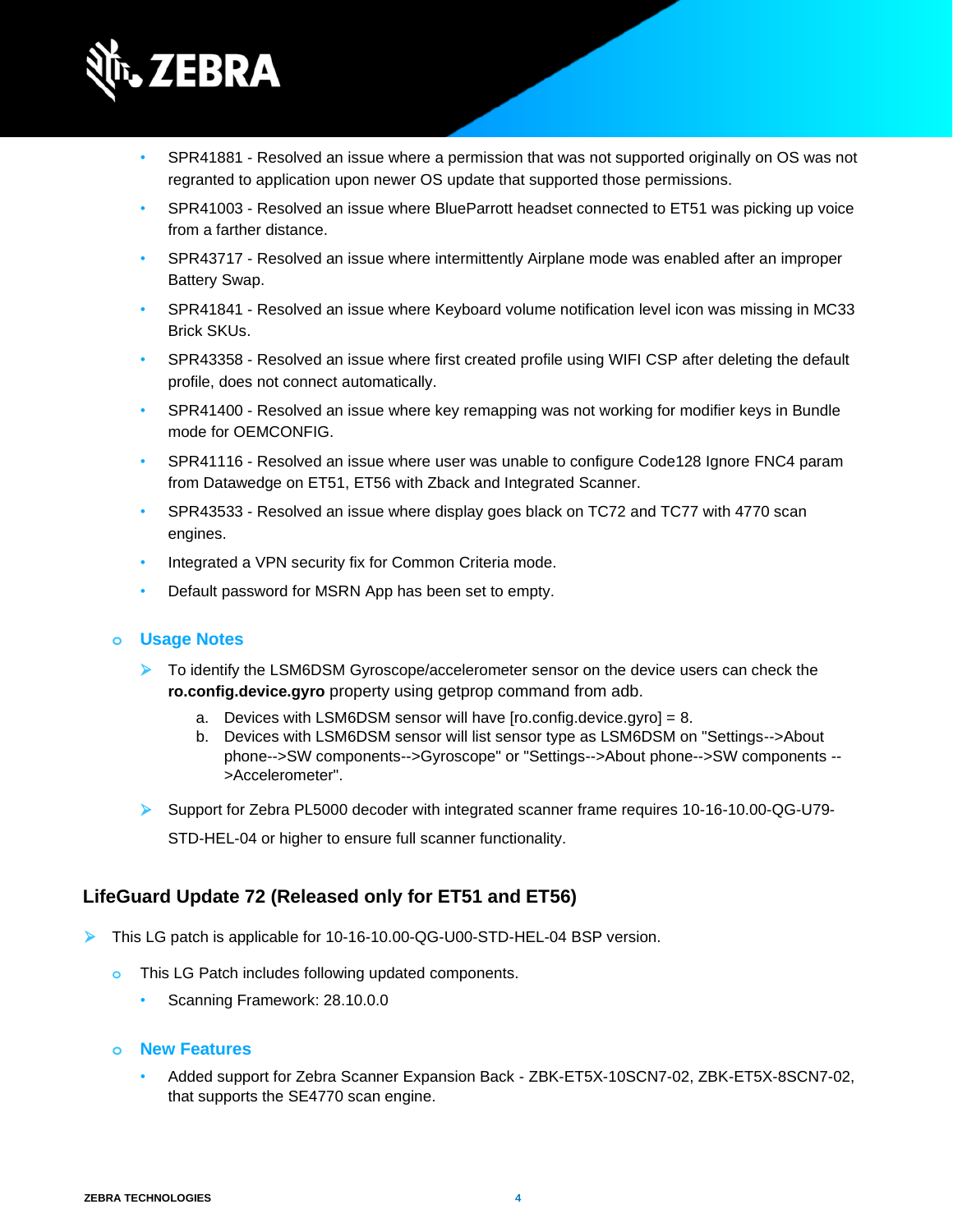

- **o Resolved Issues**
	- None
- **o Usage Notes**
	- None

# **LifeGuard Update 70 (Not Released for ET51 and ET56)**

➢ This LG patch is applicable for 10-16-10.00-QG-U00-STD-HEL-04 BSP version.

#### **o New Features**

• None

#### **o Resolved Issues**

• None

#### **o Usage Notes**

• None

# **LifeGuard Update 44 (Not Released for ET51 and ET56)**

- ➢ This LG patch is applicable for 10-16-10.00-QG-U00-STD-HEL-04 BSP version.
	- **o** This LG Patch includes following updated components.
		- Audio: 0.31.0.0
		- Bluetooth Pairing Utility: 3.20
		- DataWedge: 8.2.211
		- EMDK: 9.0.3.3003
		- License Manager and License Agent: 5.0.0 and version 5.0.0. 5.0.0
		- MXMF: 10.3.0.18
		- OSX: QCT.100.10.5.58
		- Scanning Framework: 28.9.8.0
		- StageNow: 5.1.0.1

#### **o New Features**

- Added support for Keyboard Audible Feedback feature on MC3300x, MC3300xR, MC9300, MC2200, MC2700 and VC8300 and ability to control volume of Keyboard Audible Feedback by MDM.
- Added support to enable/disable DHCPv6 feature using DHCPOptionMgr CSP. Stateful DHCPv6 helps Admins track and block network abuses. With stateful DHCPv6 a client is likely to keep a stable IP as long as it stays on the same network.
- Added support to see SAM Bridge FW Version in SW Component.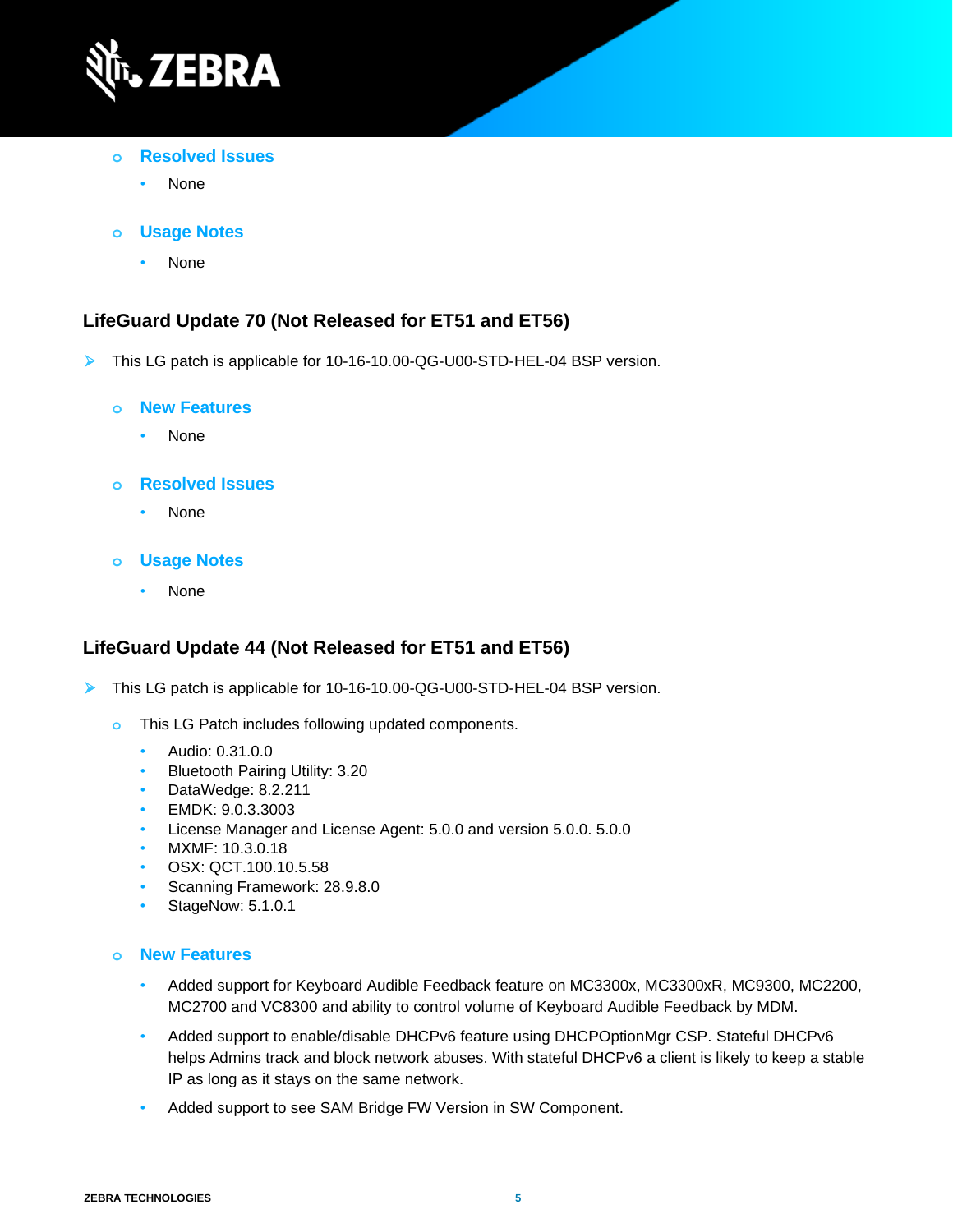

- Added support to enable Low level NFC NCI Logging to get detailed logs for NFC scenarios for debugging purpose, logs are included as part of RxLogger logs.
- Added support in OemInfo to allow customer applications and sideloaded applications to read BT MAC address.

- Provided additional option for the user to change the touch panel mode configuration from Power Menu without going into settings menu once it is enabled using the CSP file.
- Added support for Multibarcode Automatic group identification.
- Added support for Multibarcode Read only specific barcodes.
- Added support to remove Bluetooth pairing list.
- Added support to pair BT Scanner at Google Setup Wizard (Welcome screen) to efficiently stage the device for devices without inbuilt scanner.

# **o Resolved Issues**

- SPR-40819 : Resolved an issue wherein 7-bit ASCII encoded data matrix code was not getting decoded.
- SPR-41039 : Updated the APN details for Bulgarian operator A1.
- SPR-40216 : Resolved an issue wherein flash LED temperature was very high when torch was turned ON for a longer duration.
- SPR-38667 : Resolved an issue wherein user was unable to remotely browse files over VPN.
- SPR-40400 : Resolved an issue wherein device was losing WWAN connectivity at higher temperatures.
- SPR-41255 : Resolved an issue wherein devices were getting struck in recovery screen during MDM enrollment.
- SPR-41056 : Resolved an issue wherein SIM not detected toast message used to appear even with a valid SIM.
- SPR-39513 : Resolved an issue wherein intermittently display would not turn on upon wakeup from suspend.
- SPR-39544 : Resolved an issue where eMMC health was not being retrieved correctly on certain flash part.
- SPR-41094 : Resolved an issue wherein during a call, user gets echo while the other user was on speaker mode.
- SPR-41144 : Resolved an issue wherein the EMM Enrollment was not working over ethernet connection.
- SPR-41622 : Resolved an issue wherein additional touch events were occurring for a single touch press.
- SPR-38739 : Resolved an issue wherein streaming of certain MP3 files used to fail.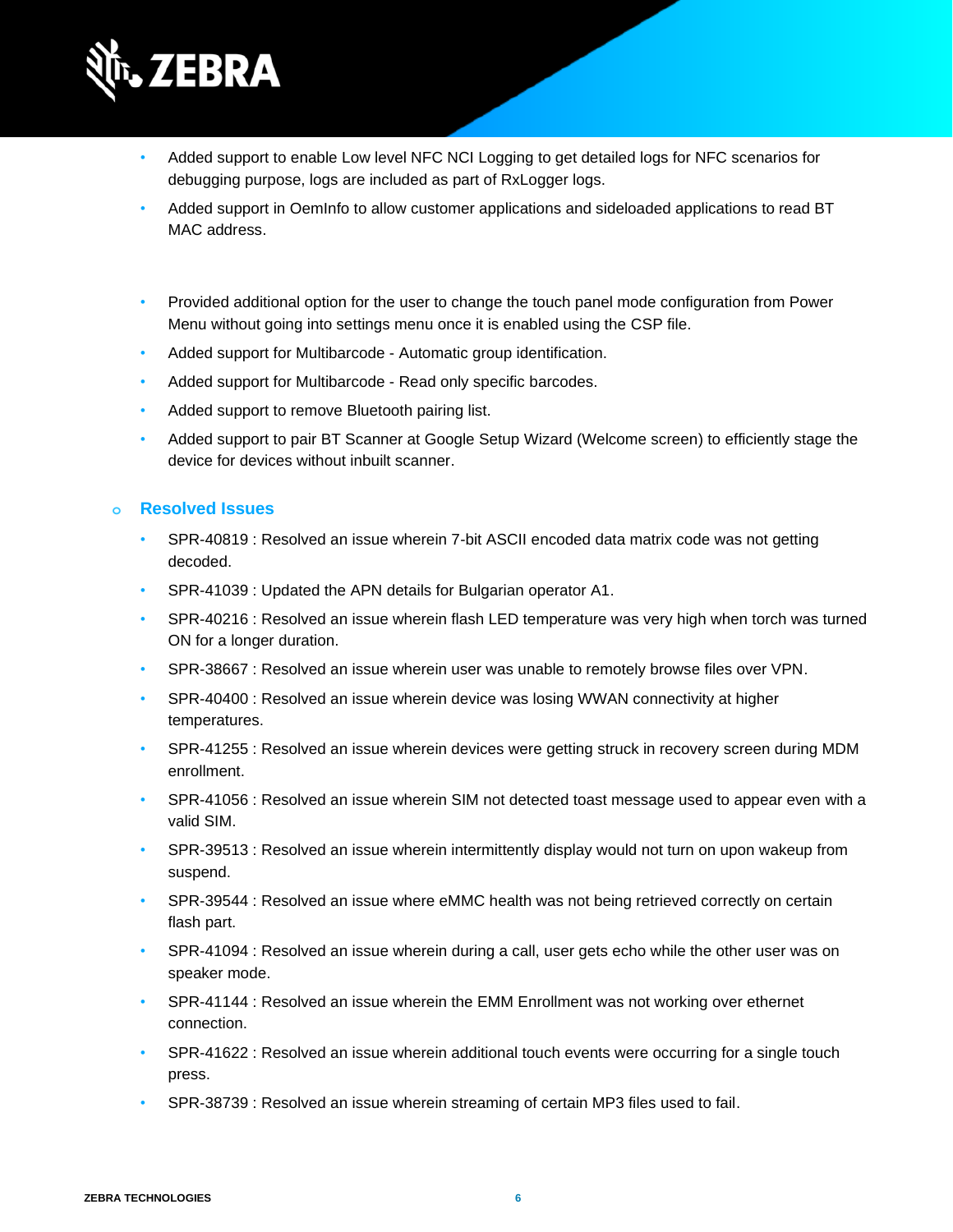

- SPR-41400 : Resolved an issue wherein key remapping was not working for CTRL and other advanced key modifiers using OemConfig.
- SPR-41578 : Added support for enabling/disabling "key press sounds" via StageNow.
- SPR-41397 : Resolved an issue wherein intermittently WLAN failed to turn On.
- SPR-39082 : Resolved an issue wherein Intermittent loss of Ethernet connection is observed.
- SPR-41260 : Resolved an issue wherein third-party VPN Apps were unable to access certificates (installed via StageNow/MX) on the device resulting in not able to connect to the server.
- SPR-41915 : Enabled Serial Port Comm API support.
- Fixed an issue wherein device crash was seen when STC SIM was inserted.

#### **o Usage Notes**

• None

### **LifeGuard Update 28 (Not Released for ET51 and ET56)**

➢ This LG patch is applicable for 10-16-10.00-QG-U00-STD-HEL-04 BSP version.

#### **o New Features**

• None

#### **o Resolved Issues**

- None
- **o Usage Notes**
	- None

# **LifeGuard Update 26 (Not Released for ET51 and ET56)**

- ➢ This LG patch is applicable for 10-16-10.00-QG-U00-STD-HEL-04 BSP version.
	- **o New Features**
		- None
	- **o Resolved Issues**
		- None

### **o Usage Notes**

• None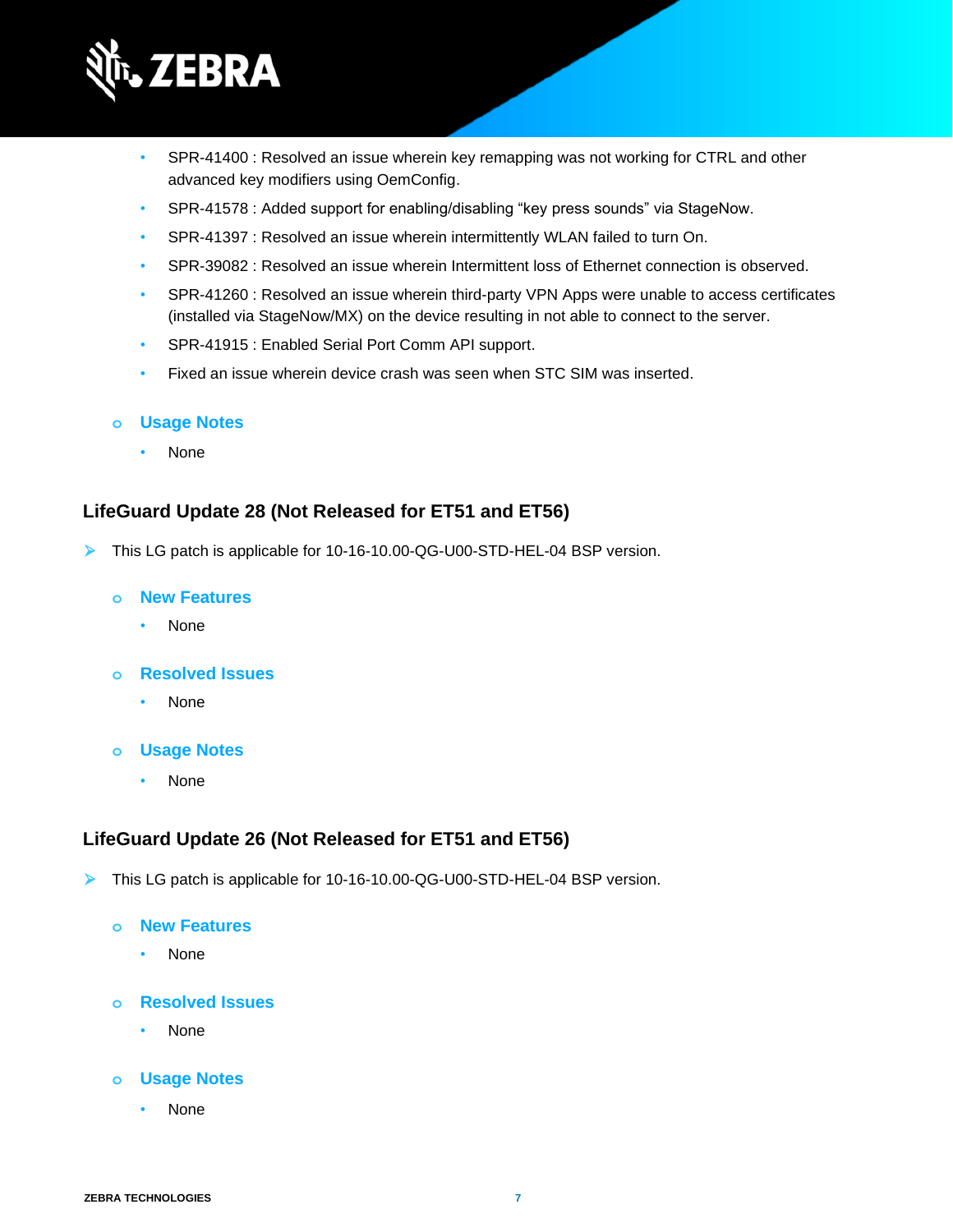

# **LifeGuard Update 16 (Not Released for ET51 and ET56)**

➢ This LG patch is applicable for 10-16-10.00-QG-U00-STD-HEL-04 BSP version.

#### **o New Features**

- None
- **o Resolved Issues**
	- None
- **o Usage Notes**
	- None

#### **Version Information**

Below Table contains important information on versions

| <b>Description</b>          | <b>Version</b>                                       |
|-----------------------------|------------------------------------------------------|
| <b>Product Build Number</b> | 10-16-10.00-QG-U90-STD-HEL-04                        |
| Android Version             | 10                                                   |
| Security Patch level        | July 1, 2021                                         |
| <b>Component Versions</b>   | Please see Component Versions under Addendum section |

# **Known Constraints**

- Picture quality of the image taken with 'Night Mode' in low-light conditions is poor.
- Trigger Modes: Presentation Read Mode is preferred over Continuous Read Mode. If using Continuous Read mode, use a lower illumination brightness setting (e.g., 2) to ensure the scanner can work without interruption.
- "Red Eye Reduction" feature disables the camera flash in the device. Hence, to enable the camera flash please disable the 'Red Eye Reduction' feature.
- EMM does not support agent persistence in OS dessert downgrade scenario.
- Reset packages of Oreo and Pie should not be used on devices running with A10 software.
- In-order to avoid any inconsistencies in Settings UI it is recommended to wait for a few seconds after the device boots up.
- Transparent blue overlay in camera view –numeric, character or ENTER key presses in camera view will make this blue overlay appear. The camera is still functional; however, the view is covered with the blue overlay. To clear this, press the TAB key to move the control to a different menu item or close the camera app.
- In case of an OS upgrade from a s/w version having higher security patch level to a s/w version having lower security patch level, user data will be reset.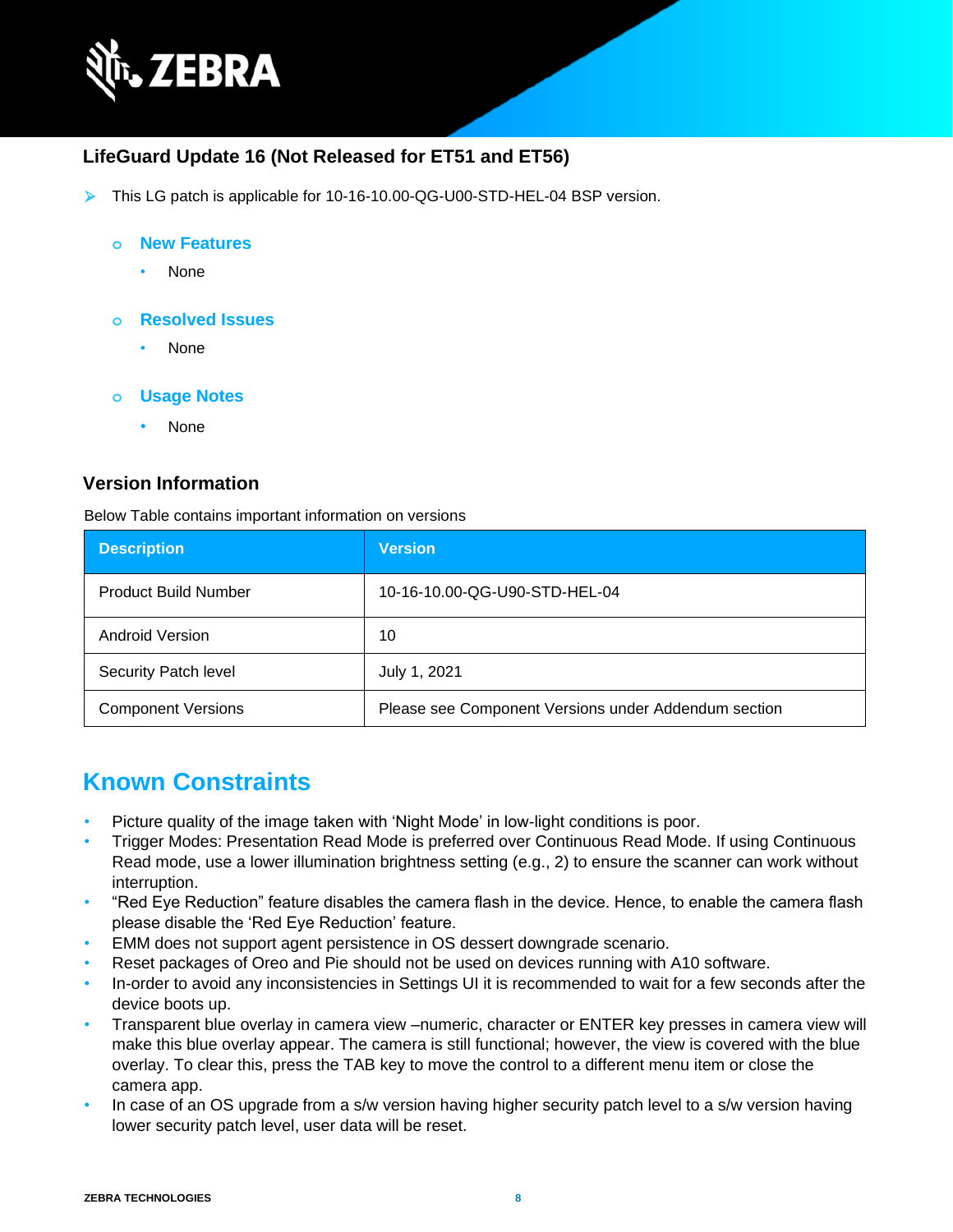

- TC5x flash LED temperature is too high when torch is on for long time.
- Unable to scan remote company network using ES file explorer over VPN.
- In case USB flash drives are not getting detected on VC8300 after reboot on USB-A port, re-insert the USB flash drive after the device is fully powered up & on home screen.
- On WT6300 with RS4000 & RS5000 usage, the DataWedge option "Keep enabled on suspend" (in Profiles > Configure scanner settings) shall NOT be set, user can set "Trigger Wakeup and Scan"(in Profiles > Configure scanner settings > Reader params) for single trigger wake and scan functionality.
- When phone app is being disabled using MDM and user tries to reboot the device, user might see **Recovery Screen** with "Try again" and "Factory data reset" options. Select option "Try again" to continue the reboot process. Do not select option "Factory data reset", as it will erase the user data.
- AppManager actions only apply to the applications on the device at the time "DisableGMSApps" is called. New GMS applications present in any new OS update will not be disabled following that update
- After upgrading from Oreo to A10, Device shows "SD card setup" notification, which is expected behavior from AOSP.
- After upgrading from Oreo to A10, staging fails on few packages, user must update package names accordingly and make use of the profiles or create new staging profiles.
- At the very first time, DHCPv6 enable through CSP is not reflecting until user disconnect/reconnect to the WLAN profile.
- Support for ZBK-ET5X-10SCN7-02 and ZBK-ET5X-8SCN7-02 (SE4770 scan engine devices) is not available with software released before 10-16-10.00-QG-U72-STD-HEL-04.

# **Important Links**

[Installation and setup instructions](https://www.zebra.com/content/dam/zebra_new_ia/en-us/software/operating-system/helios/a10-os-update-instructions.pdf) (if the link does not work, please copy It to browser and try)

#### **Note:**

"As part of IT security best practices, Google Android enforces that the Security Patch Level (SPL) for the new OS or patch must be the same level or a newer level than the OS or patch version currently on the device. If the SPL for the new OS or patch is older than the SPL currently on the device, then the device will enterprise reset and wipe all user data and settings including user network configurations and remote management tools which would render the device inaccessible over a network."

- [Zebra Techdocs](http://techdocs.zebra.com/)
- **[Developer Portal](http://developer.zebra.com/)**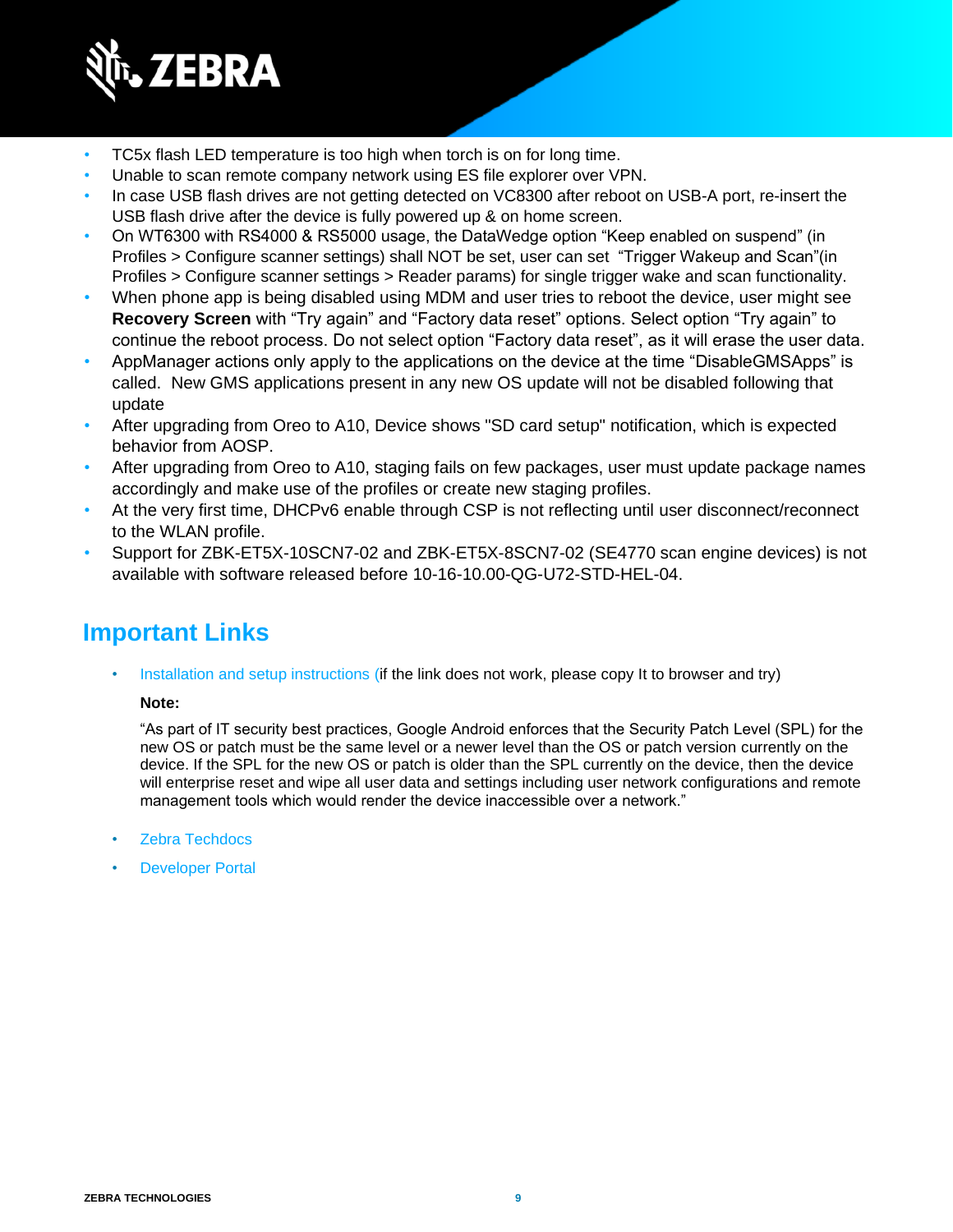

# **Device Support**

# **Device Compatibility**

This software release has been approved for use on the following devices.

| <b>Device</b><br><b>Family</b> | <b>Part Number</b>                                                                                                                                                                                                                                                                                                                                                                                                                                                                           |                                                                                                                                                                                                                                                                                                                                                                                                                                                                          | <b>Device Specific Manuals and</b><br><b>Guides</b> |
|--------------------------------|----------------------------------------------------------------------------------------------------------------------------------------------------------------------------------------------------------------------------------------------------------------------------------------------------------------------------------------------------------------------------------------------------------------------------------------------------------------------------------------------|--------------------------------------------------------------------------------------------------------------------------------------------------------------------------------------------------------------------------------------------------------------------------------------------------------------------------------------------------------------------------------------------------------------------------------------------------------------------------|-----------------------------------------------------|
| <b>TC21</b>                    | TC210K-01A222-A6<br>TC210K-01A242-A6<br>TC210K-01D221-A6<br>TC210K-01D241-A6<br>TC210K-01B212-A6<br>TC210K-01B232-A6<br>TC210K-01A422-A6<br>TC210K-01A442-A6<br>TC210K-0HD224-A6<br>TC210K-0HB224-A6<br>TC210K-0HB222-A6<br>TC210K-01A423-A6<br>TC210K-0KB224-A6<br>TC210K-01B422-NA<br>TC210K-01A222-NA<br>TC210K-01D221-NA<br>TC210K-01D241-NA<br>TC210K-01B212-TR<br>TC210K-01B212-RU<br>TC210K-0JD224-NA<br>TC210K-0JB224-NA<br>TC210K-01D221-TR<br>TC210K-01D241-TR<br>TC210K-01A423-IA | TC210K-01A242-NA<br>TC210K-01A442-NA<br>TC210K-01B212-NA<br>TC210K-01B232-NA<br>TC210K-01A423-NA<br>TC210K-0HD224-NA<br>TC210K-0HB224-NA<br>TC210K-0HB222-NA<br>TC210K-0KD224-NA<br>TC210K-0HD224-FT<br>TC210K-01A222-IA<br>TC210K-01A242-IA<br>TC210K-01A442-IA<br>TC210K-01B212-IA<br>TC210K-01B232-IA<br>TC210K-0HB224-IA<br>TC210K-01B212-XP<br>TC210K-01B232-TR<br>TC210K-01A422-IA<br>TC210K-01A222-RU<br>TC210K-01B232-RU<br>TC210K-0JB224-A6<br>TC210K-01A422-NA | <b>TC21 Home Page</b>                               |
| <b>TC26</b>                    | TC26AK-11A222-NA<br>TC26AK-11A242-NA<br>TC26AK-11A422-NA<br>TC26AK-11A423-NA<br>TC26AK-11B212-NA<br>TC26AK-11B232-NA<br>TC26AK-11D221-NA<br>TC26AK-11D241-NA<br>TC26AK-1HB222-NA<br>TC26AK-1HB224-NA<br>TC26AK-1HD224-FT<br>TC26AK-1HD224-NA<br>TC26AK-1JD224-NA<br>TC26AK-21A222-NA<br>TC26BK-11A222-A6<br>TC26BK-11A222-BR<br>TC26BK-11A222-IA<br>TC26BK-11A242-A6<br>TC26BK-11A242-BR                                                                                                     | TC26BK-11A442-IA<br>TC26BK-11B212-A6<br>TC26BK-11B212-BR<br>TC26BK-11B212-IA<br>TC26BK-11B212-ID<br>TC26BK-11B212-RU<br>TC26BK-11B212-XP<br>TC26BK-11B232-A6<br>TC26BK-11B232-BR<br>TC26BK-11B232-IA<br>TC26BK-11B412-A6<br>TC26BK-11D221-A6<br>TC26BK-11D221-BR<br>TC26BK-11D241-A6<br>TC26BK-11D241-BR<br>TC26BK-1HB224-A6<br>TC26BK-1HB224-BR<br>TC26BK-1HB224-IA<br>TC26BK-1HD224-A6                                                                                 | <b>TC26 Home Page</b>                               |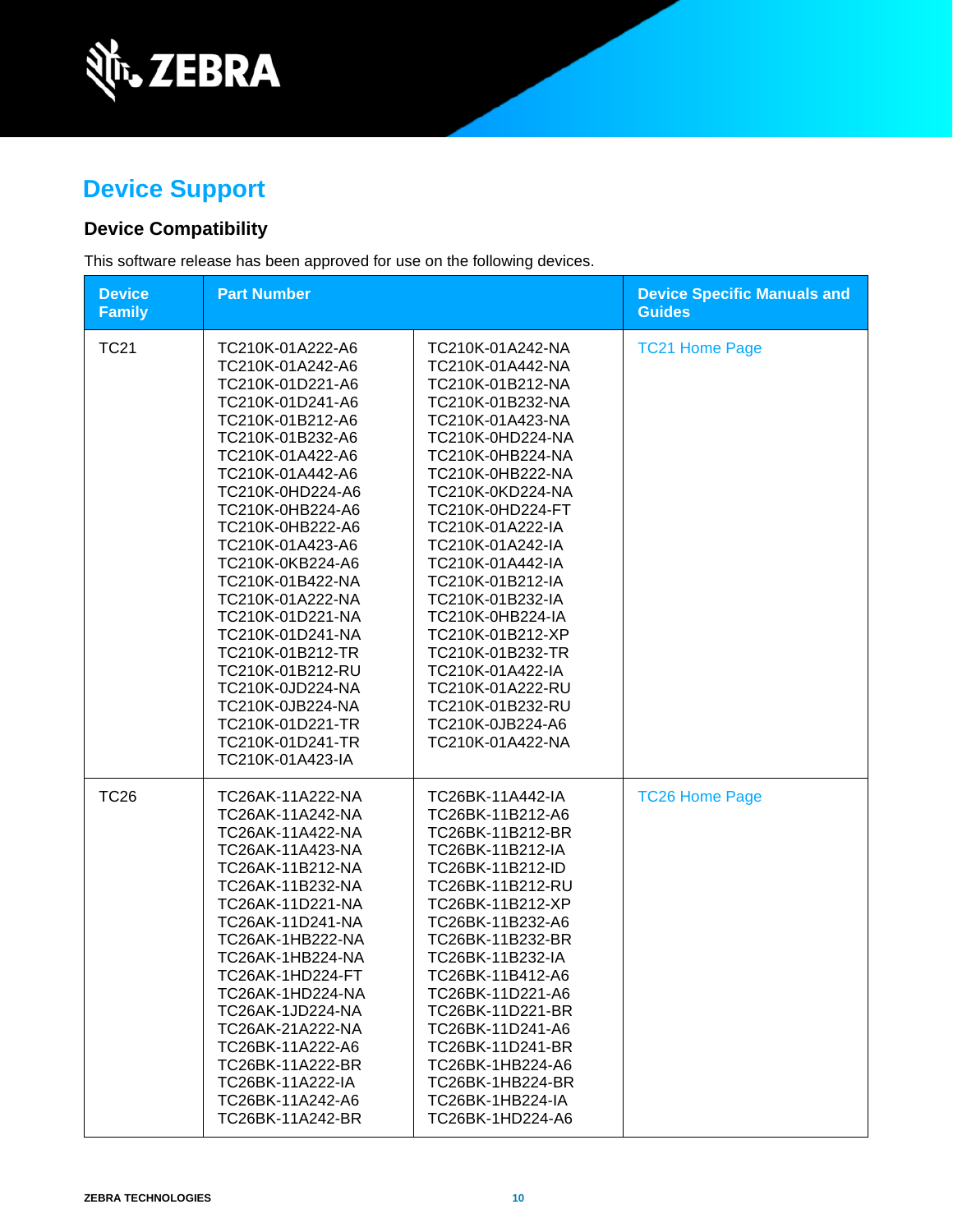

|             | TC26BK-11A242-IA<br>TC26BK-11A422-A6<br>TC26BK-11A422-BR<br>TC26BK-11A423-A6<br>TC26BK-11A423-BR<br>TC26BK-11A442-A6<br>TC26BK-11A442-BR<br>TC26BK-11A222-ID<br>TC26BK-11A222-RU<br>TC26BK-11B232-RU<br>TC26DK-1HB224-TR<br>TC26AK-1JB224-NA<br>TC26BK-11D221-IA<br>TC26BK-11A422-XP                                                                                                                                                                                                                                                                                                   | TC26BK-1JB224-A6<br>TC26BK-21A222-A6<br>TC26BK-21A222-IA<br>TC26BK-21D221-A6<br>TC26DK-11B212-TR<br>TC26DK-11B232-TR<br>TC26BK-11D421-A6<br>TC26BK-11B212-TR<br>TC26BK-11B232-TR<br>TC26DK-11D221-TR<br>TC26DK-11D241-TR<br>TC26BK-21A442-A6<br>TC26BK-11A222-XP                                                                                                                                                                                                                                                                                                                       |                       |
|-------------|----------------------------------------------------------------------------------------------------------------------------------------------------------------------------------------------------------------------------------------------------------------------------------------------------------------------------------------------------------------------------------------------------------------------------------------------------------------------------------------------------------------------------------------------------------------------------------------|----------------------------------------------------------------------------------------------------------------------------------------------------------------------------------------------------------------------------------------------------------------------------------------------------------------------------------------------------------------------------------------------------------------------------------------------------------------------------------------------------------------------------------------------------------------------------------------|-----------------------|
| <b>PS20</b> | PS20J-P4G1A600<br>PS20J-P4G1A600-10<br>PS20J-B2G1A600<br>PS20J-B2G1A600-10<br>PS20J-P4H1A600<br>PS20J-P4H1A600-10<br>PS20J-B2G2CN00<br>PS20J-P4H2CN00                                                                                                                                                                                                                                                                                                                                                                                                                                  | PS20J-P4G2CN00<br>PS20J-P4G1NA00<br>PS20J-P4G1NA00-10<br>PS20J-B2G1NA00<br>PS20J-B2G1NA00-10<br>PS20J-P4H1NA00<br>PS20J-P4H1NA00-10<br>PS20J-P4G1RU00                                                                                                                                                                                                                                                                                                                                                                                                                                  | <b>PS20 Home Page</b> |
| MC3300x     | MC330L-RL2EG4NA<br>MC330L-RL3EG4NA<br>MC330L-RL4EG4NA<br>MC330L-RL2EG4RW<br>MC330L-RL3EG4RW<br>MC330L-RL4EG4RW<br>MC330L-RC2EG4NA<br>MC330L-RC3EG4NA<br>MC330L-RC4EG4NA<br>MC330L-RC2EG4RW<br>MC330L-RC3EG4RW<br>MC330L-RC4EG4RW<br>MC330L-SL2EG4NA<br>MC330L-SL3EG4NA<br>MC330L-SL4EG4NA<br>MC330L-SL2EG4RW<br>MC330L-SL3EG4RW<br>MC330L-SL4EG4RW<br>MC330L-SC2EG4NA<br>MC330L-SC3EG4NA<br>MC330L-SC4EG4NA<br>MC330L-SK2EG4NA<br>MC330L-SK3EG4NA<br>MC330L-SK4EG4NA<br>MC330L-SK2EG4RW<br>MC330L-SK3EG4RW<br>MC330L-SK4EG4RW<br>MC330L-SM2EG4NA<br>MC330L-SM3EG4NA<br>MC330L-SM4EG4NA | MC330L-GE3EG4NA<br>MC330L-GE4EG4NA<br>MC330L-GE2EG4RW<br>MC330L-GE3EG4RW<br>MC330L-SC2EG4RW<br>MC330L-SC3EG4RW<br>MC330L-SC4EG4RW<br>MC330L-SJ2EG4NA<br>MC330L-SJ3EG4NA<br>MC330L-SJ4EG4NA<br>MC330L-SJ2EG4RW<br>MC330L-SJ3EG4RW<br>MC330L-SJ4EG4RW<br>MC330L-SA2EG4NA<br>MC330L-SA3EG4NA<br>MC330L-SA4EG4NA<br>MC330L-SA2EG4RW<br>MC330L-SA3EG4RW<br>MC330L-SA4EG4RW<br>MC330L-SA4EG4IN<br>MC330L-SG4EG4NA<br>MC330L-SG2EG4RW<br>MC330L-SG3EG4RW<br>MC330L-SG4EG4RW<br>MC330L-GL2EG4NA<br>MC330L-GL3EG4NA<br>MC330L-GL4EG4NA<br>MC330L-GL2EG4RW<br>MC330L-GL3EG4RW<br>MC330L-GL4EG4RW | MC3300x Home Page     |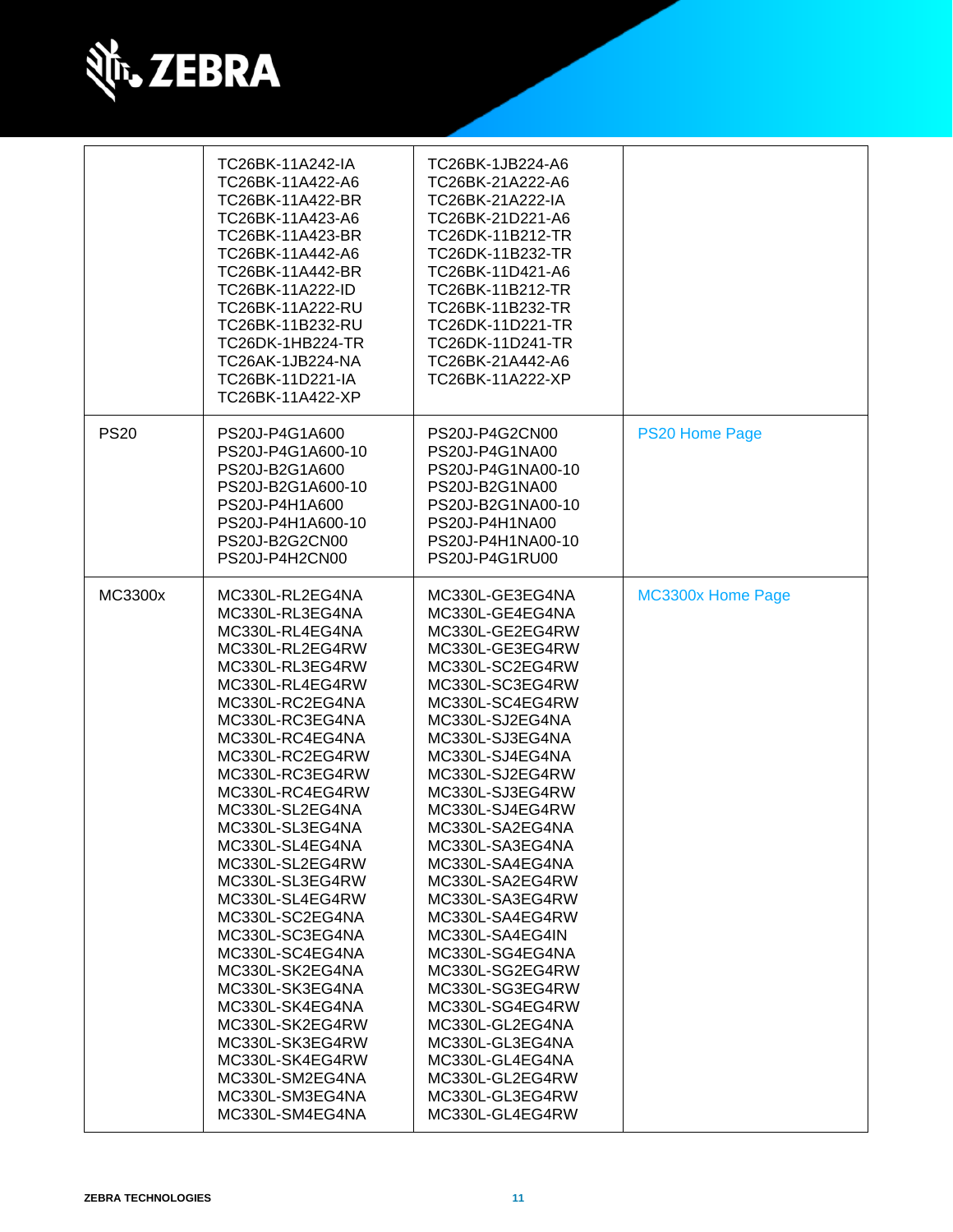

|                              | MC330L-SM2EG4RW<br>MC330L-SM3EG4RW<br>MC330L-SM4EG4RW<br>MC330L-SE2EG4NA<br>MC330L-SE3EG4NA<br>MC330L-SE4EG4NA<br>MC330L-SE2EG4RW<br>MC330L-SE3EG4RW<br>MC330L-SE4EG4RW<br>MC330L-SG2EG4NA<br>MC330L-SG3EG4NA<br>MC330L-GE2EG4NA<br>MC330L-GE4EG4RW<br>MC330L-GE3EG4IN<br>MC330L-GE4EG4IN<br>MC330L-SG3EG4IN<br>MC330L-SA3EG4TR<br>MC330L-SG3EG4TR<br>MC330L-SJ2EG4RU<br>MC330L-SA2EG4RU<br>MC330L-SG3EG4RU<br>MC330L-SE3EG4RU<br>MC330L-GJ2EG4RU<br>MC330L-GE3EG4RU<br>MC330L-GE2EG4RU | MC330L-GL3EG4IN<br>MC330L-GL4EG4IN<br>MC330L-GJ2EG4NA<br>MC330L-GJ3EG4NA<br>MC330L-GJ4EG4NA<br>MC330L-GJ2EG4RW<br>MC330L-GJ3EG4RW<br>MC330L-GJ4EG4RW<br>MC330L-SJ3EG4IN<br>MC330L-SJ4EG4IN<br>MC330L-GJ3EG4IN<br>MC330L-GJ4EG4IN<br>MC330L-GJ3EG4RW01<br>MC330L-GJ3EG4NA01<br>MC330L-GJ3EG4IN01<br>MC330L-SA3EG4IN<br>MC330L-SA4EG4TR<br>MC330L-SG4EG4TR<br>MC330L-SJ3EG4RU<br>MC330L-SA3EG4RU<br>MC330L-SK3EG4RU<br>MC330L-GJ3EG4RU<br>MC330L-GJ4EG4RU<br>MC330L-GE4EG4RU |                           |
|------------------------------|-----------------------------------------------------------------------------------------------------------------------------------------------------------------------------------------------------------------------------------------------------------------------------------------------------------------------------------------------------------------------------------------------------------------------------------------------------------------------------------------|----------------------------------------------------------------------------------------------------------------------------------------------------------------------------------------------------------------------------------------------------------------------------------------------------------------------------------------------------------------------------------------------------------------------------------------------------------------------------|---------------------------|
| <b>MC3300xR</b>              | MC333U-GJ2EG4EU<br>MC333U-GJ2EG4IL<br>MC333U-GJ2EG4US<br>MC333U-GJ3EG4EU<br>MC333U-GJ3EG4US<br>MC333U-GJ4EG4EU<br>MC333U-GJ4EG4IN<br>MC333U-GJ4EG4JP<br>MC333U-GJ4EG4US<br>MC333U-GJ4EG4WR<br>MC339U-GE2EG4EU<br>MC339U-GE2EG4US<br>MC339U-GE3EG4EU<br>MC339U-GE3EG4US<br>MC339U-GE4EG4EU<br>MC333U-GJ4EG4SL                                                                                                                                                                            | MC339U-GE4EG4IN<br>MC339U-GE4EG4JP<br>MC339U-GE4EG4US<br>MC339U-GE4EG4WR<br>MC339U-GF2EG4EU<br>MC339U-GF2EG4US<br>MC339U-GF3EG4EU<br>MC339U-GF3EG4US<br>MC339U-GF4EG4EU<br>MC339U-GF4EG4US<br>MC339U-GF4EG4WR<br>MC339U-GF4EG4TH<br>MC339U-GF3EG4TH<br>MC339U-GE4EG4TH<br>MC333U-GJ4EG4TH<br>MC339U-GF4EG4SL                                                                                                                                                               | <b>MC3300xR Home Page</b> |
| <b>TC52</b>                  | TC520K-1PEZU4P-A6<br>TC520K-1PEZU4P-NA                                                                                                                                                                                                                                                                                                                                                                                                                                                  | TC520K-1PEZU4P-IA<br>TC520K-1PEZU4P-FT                                                                                                                                                                                                                                                                                                                                                                                                                                     | <b>TC52 Home Page</b>     |
| $TC52 -$<br>AR1337<br>Camera | TC520K-1PFZU4P-A6                                                                                                                                                                                                                                                                                                                                                                                                                                                                       | TC520K-1PFZU4P-NA                                                                                                                                                                                                                                                                                                                                                                                                                                                          | <b>TC52 Home Page</b>     |
| TC52 HC                      | TC520K-1HEZU4P-NA<br>TC520K-1HEZU4P-A6                                                                                                                                                                                                                                                                                                                                                                                                                                                  | TC520K-1HEZU4P-FT<br>TC520K-1HEZU4P-IA                                                                                                                                                                                                                                                                                                                                                                                                                                     | <b>TC52 HC Home Page</b>  |
| TC52X                        | TC520K-1XFMU6P-NA                                                                                                                                                                                                                                                                                                                                                                                                                                                                       | TC520K-1XFMU6P-FT                                                                                                                                                                                                                                                                                                                                                                                                                                                          | <b>TC52X Home Page</b>    |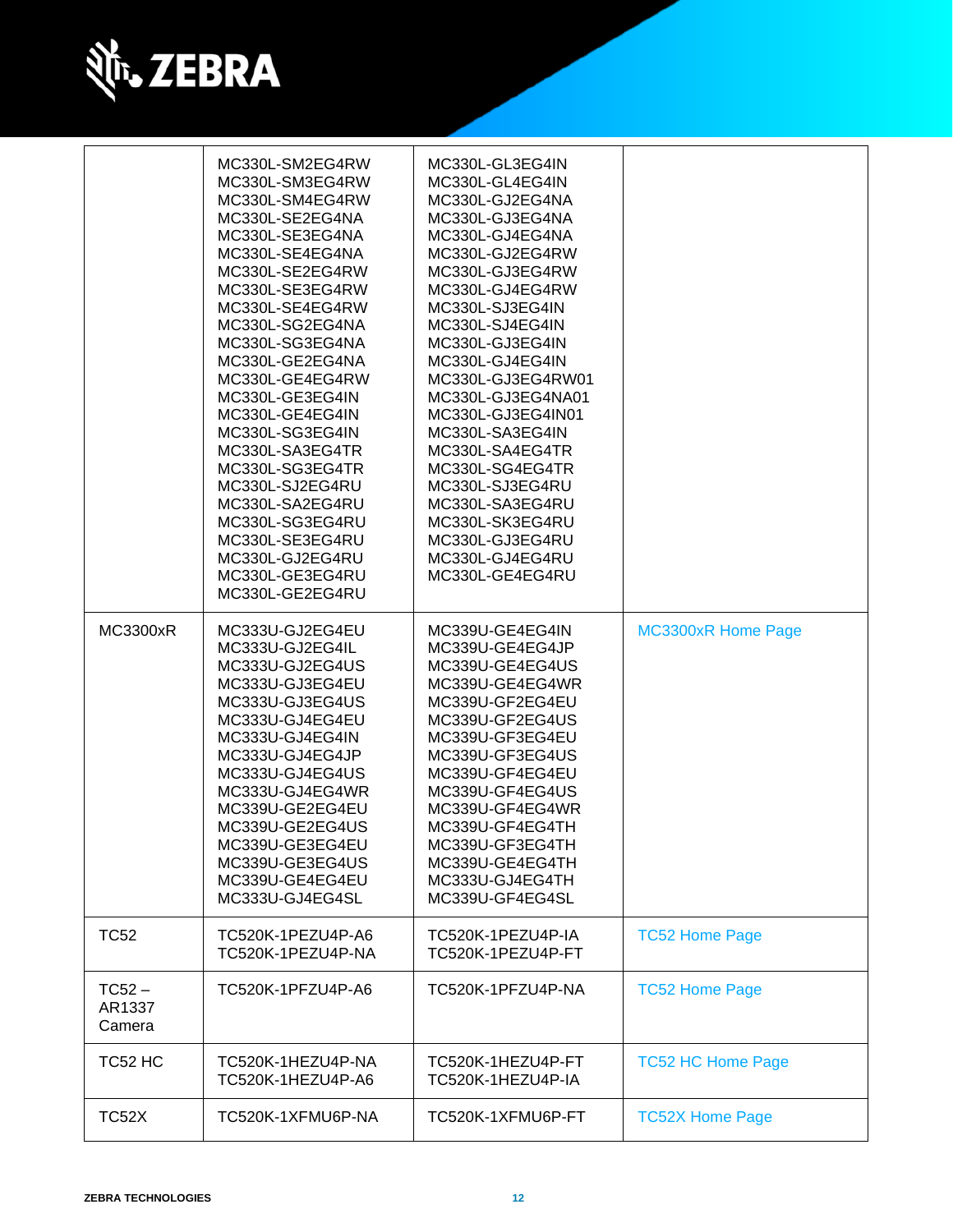

|                              | TC520K-1XFMU6P-A6<br>TC520K-1XFMU6P-TK                                                                                                                                                                                                                                           | TC520K-1XFMU6P-IA                                                                                                                                                                         |                         |
|------------------------------|----------------------------------------------------------------------------------------------------------------------------------------------------------------------------------------------------------------------------------------------------------------------------------|-------------------------------------------------------------------------------------------------------------------------------------------------------------------------------------------|-------------------------|
| TC57X                        | TC57HO-1XFMU6P-A6<br>TC57HO-1XFMU6P-BR<br>TC57HO-1XFMU6P-IA                                                                                                                                                                                                                      | TC57HO-1XFMU6P-ID<br>TC57JO-1XFMU6P-TK<br>TC57HO-1XFMU6P-NA                                                                                                                               | <b>TC57X Home Page</b>  |
| <b>L10A</b>                  | RTL10B1-xxxxxxxxxXNA<br>(North America)<br>RTL10B1-xxAxxX0x00A6<br>(ROW)<br>Note: 'x' Stands for wild card for<br>different configurations                                                                                                                                       | RTL10B1-xxAxxX0x00IN<br>(India)<br>RTL10B1-xxxxxxxxxRU<br>(Russia)                                                                                                                        | L10A Home Page          |
| <b>TC8300</b>                | TC83B0-x005A510NA<br>TC83B0-x005A61CNA<br>TC83BH-x205A710NA<br>TC83B0-x005A510RW<br>TC83B0-x005A61CRW<br>TC83BH-x205A710RW<br>TC83B0-x005A510IN<br>TC83B0-x005A61CIN<br>TC83BH-x205A710IN<br>TC83BH-x206A710NA<br>Note: 'x' Stands for wild card for<br>different configurations | TC83BH-x206A710RW<br>TC83B0-4005A610NA<br>TC83B0-4005A610RW<br>TC83B0-4005A610IN<br>TC83B0-5005A610NA<br>TC83B0-5005A610RW<br>TC83B0-5005A610IN<br>TC83B0-x005A510TA<br>TC83BH-x205A710TA | <b>TC8300 Home Page</b> |
| MC <sub>93</sub>             | MC930B-GSXXG4XX<br>MC930P-GSXXG4XX<br>MC930P-GFXXG4XX<br>Note: 'x' Stands for wild card for<br>different configurations                                                                                                                                                          | MC930B-GSXXG4NA-XX<br>MC930P-GSXXG4NA-XX                                                                                                                                                  | MC9300 Home Page        |
| <b>VC8300</b>                | VC83-08FOCABAABA-I<br>VC83-08FOCQBAABA-I<br>VC83-08FOCQBAABANA<br>VC83-08SOCABAABA-I                                                                                                                                                                                             | VC83-08SOCQBAABA-I<br>VC83-08SOCQBAABANA<br>VC83-08SOCQBAABAIN                                                                                                                            | VC8300 Home Page        |
| <b>EC30</b>                  | EC300K-1SA2ANA<br>EC300K-1SA2AA6<br>EC300K-1SA2AIA                                                                                                                                                                                                                               | KT-EC300K-1SA2BNA-10<br>KT-EC300K-1SA2BA6-10                                                                                                                                              | <b>EC30 Home Page</b>   |
| <b>TC72</b>                  | TC720L-0ME24B0-A6<br>TC720L-0ME24B0-NA<br>TC720L-0ME24B0-BR<br>TC720L-0ME24B0-IA                                                                                                                                                                                                 | TC720L-0ME24B0-TN<br>TC720L-0ME24B0-FT<br>TC720L-0MJ24B0-A6<br>TC720L-0MJ24B0-NA                                                                                                          | <b>TC72 Home Page</b>   |
| $TC72 -$<br>AR1337<br>Camera | TC720L-0MK24B0-A6<br>TC720L-0MK24B0-NA                                                                                                                                                                                                                                           | TC720L-0ML24B0-A6<br>TC720L-0ML24B0-NA                                                                                                                                                    | <b>TC72 Home Page</b>   |
| <b>TC77</b>                  | TC77HL-5ME24BG-A6<br>TC77HL-5ME24BD-IA<br>TC77HL-5ME24BG-FT<br>(FIPS_SKU)                                                                                                                                                                                                        | TC77HL-5MG24BG-EA<br>TC77HL-6ME34BG-A6<br>TC77HL-5ME24BD-BR<br>TC77HL-5MJ24BG-A6                                                                                                          | <b>TC77 Home Page</b>   |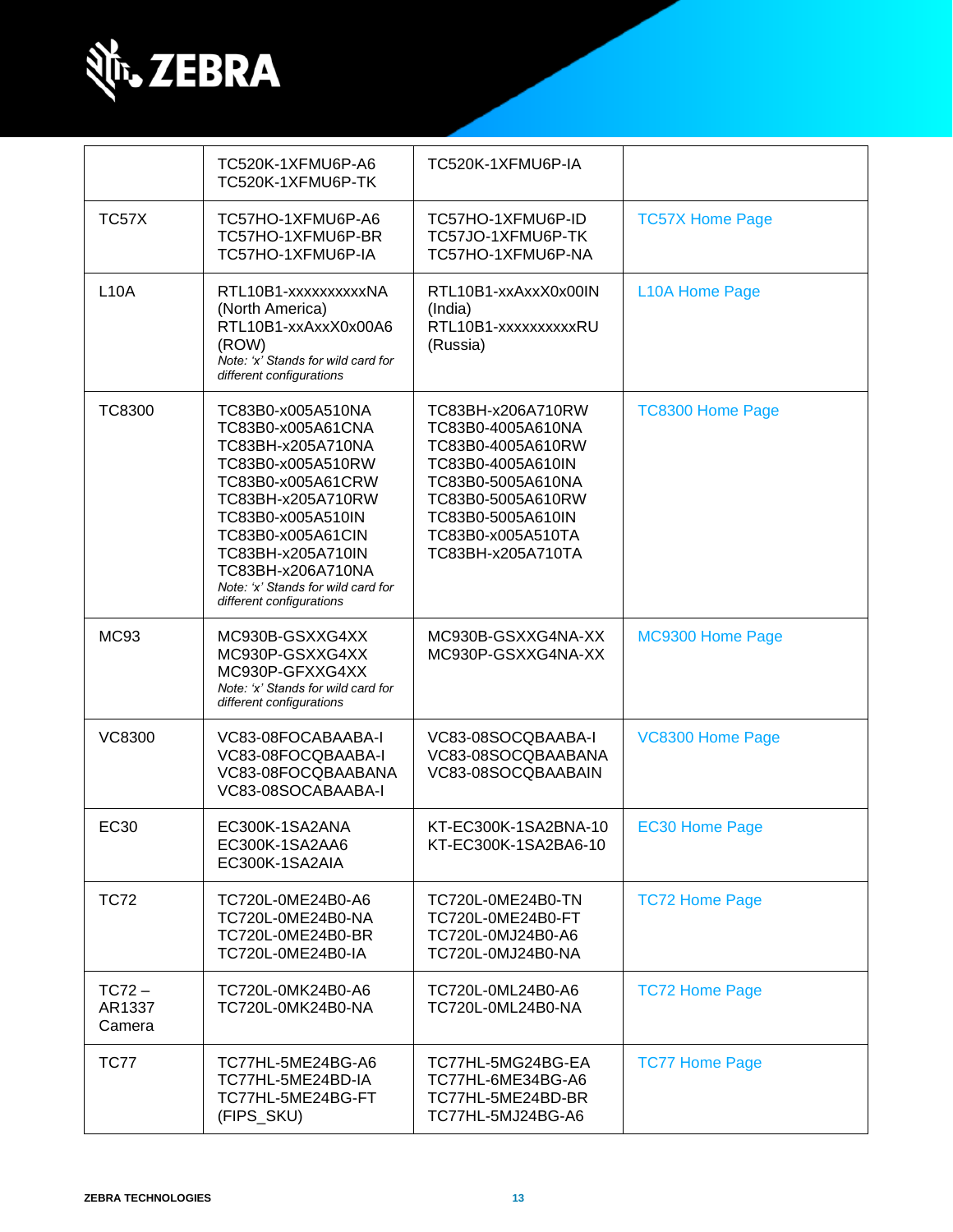

|                              | TC77HL-7MJ24BG-A6<br>TC77HL-5ME24BD-ID<br>TC77HL-5ME24BG-EA<br>TC77HL-5ME24BG-NA                                                                               | TC77HL-5ME24BG-RU<br>TC77HL-5MJ24BG-NA<br>TC77HL-7MJ24BG-NA                                                                                                          |                       |
|------------------------------|----------------------------------------------------------------------------------------------------------------------------------------------------------------|----------------------------------------------------------------------------------------------------------------------------------------------------------------------|-----------------------|
| $TC77-$<br>AR1337<br>Camera  | TC77HL-5MK24BG-A6<br>TC77HL-5MK24BG-NA                                                                                                                         | TC77HL-5ML24BG-A6<br>TC77HL-5ML24BG-NA                                                                                                                               | <b>TC77 Home Page</b> |
| <b>TC57</b>                  | TC57HO-1PEZU4P-A6<br>TC57HO-1PEZU4P-EA<br>TC57HO-1PEZU4P-IA                                                                                                    | TC57HO-1PEZU4P-BR<br>TC57HO-1PEZU4P-ID<br>TC57HO-1PEZU4P-NA                                                                                                          | <b>TC57 Home Page</b> |
| $TC57 -$<br>AR1337<br>Camera | TC57HO-1PFZU4P-A6                                                                                                                                              | TC57HO-1PFZU4P-NA                                                                                                                                                    | <b>TC57 Home Page</b> |
| CC600                        | CC600-5-3200LNNA<br>CC600-5-3200LNWW<br>CC600-5-3200LNRU                                                                                                       | CC600-5-3200LNIN<br>CC600-5-3200LNCH                                                                                                                                 | CC600 Home Page       |
| CC6000                       | CC6000-10-3200LCWW<br>CC6000-10-3200PCWW<br>CC6000-10-3200LCNA<br>CC6000-10-320NLCNA<br>CC6000-10-3200LCRU                                                     | CC6000-10-3200PCNA<br>CC6000-10-3200LNNA<br>CC6000-10-320NLCWW<br>CC600-5-3200LNCH                                                                                   | CC6000 Home Page      |
| WT6300                       | WT63B0-TS0QNERW<br>WT63B0-TS0QNENA<br>WT63B0-TX0QNERW<br>WT63B0-TX0QNENA<br>WT63B0-TS0QNETR                                                                    | WT63B0-KS0QNERW<br>WT63B0-KS0QNENA<br>WT63B0-KX0QNERW<br>WT63B0-KX0QNENA<br>WT63B0-TS0QNERU                                                                          | WT6300 Home Page      |
| MC2200                       | MC220J-2A3S2RW<br>MC220J-2A3S2NA<br>MC220J-2A3S2IN<br>MC220K-2B3S3RW<br>MC220K-2B3S3NA<br>MC220K-2B3S3IN<br>MC220K-2A3S3RW<br>MC220K-2B3S3TR<br>MC220J-2A3S2RU | MC220K-2B3S3IN01<br>MC220K-2A3S3RW<br>MC220K-2A3S3RW01<br>MC220K-2A3S3IN01<br>MC220J-2A3S2XP<br>MC220K-2B3S3XP<br>MC220J-2A3S2TR<br>MC220K-2B3S3RU<br>MC220K-2A3S3RU | MC2200 Home Page      |
| MC2700                       | MC27AJ-2A3S2NA<br>MC27AK-2B3S3NA<br>MC27AK-4B3S3NA<br>MC27BJ-2A3S2RU<br>MC27BJ-2A3S2RW<br>MC27BJ-2A3S2TR<br>MC27BJ-2A3S2XP<br>MC27BK-2B3S3RU                   | MC27BK-2B3S3RW<br>MC27BK-2B3S3TR<br>MC27BK-2B3S3XP<br>MC27BK-4B3S3RW<br>MC27BJ-2A3S2BR<br>MC27BJ-2A3S2IN<br>MC27BK-2B3S3BR<br>MC27BK-2B3S3IN                         | MC2700 Home Page      |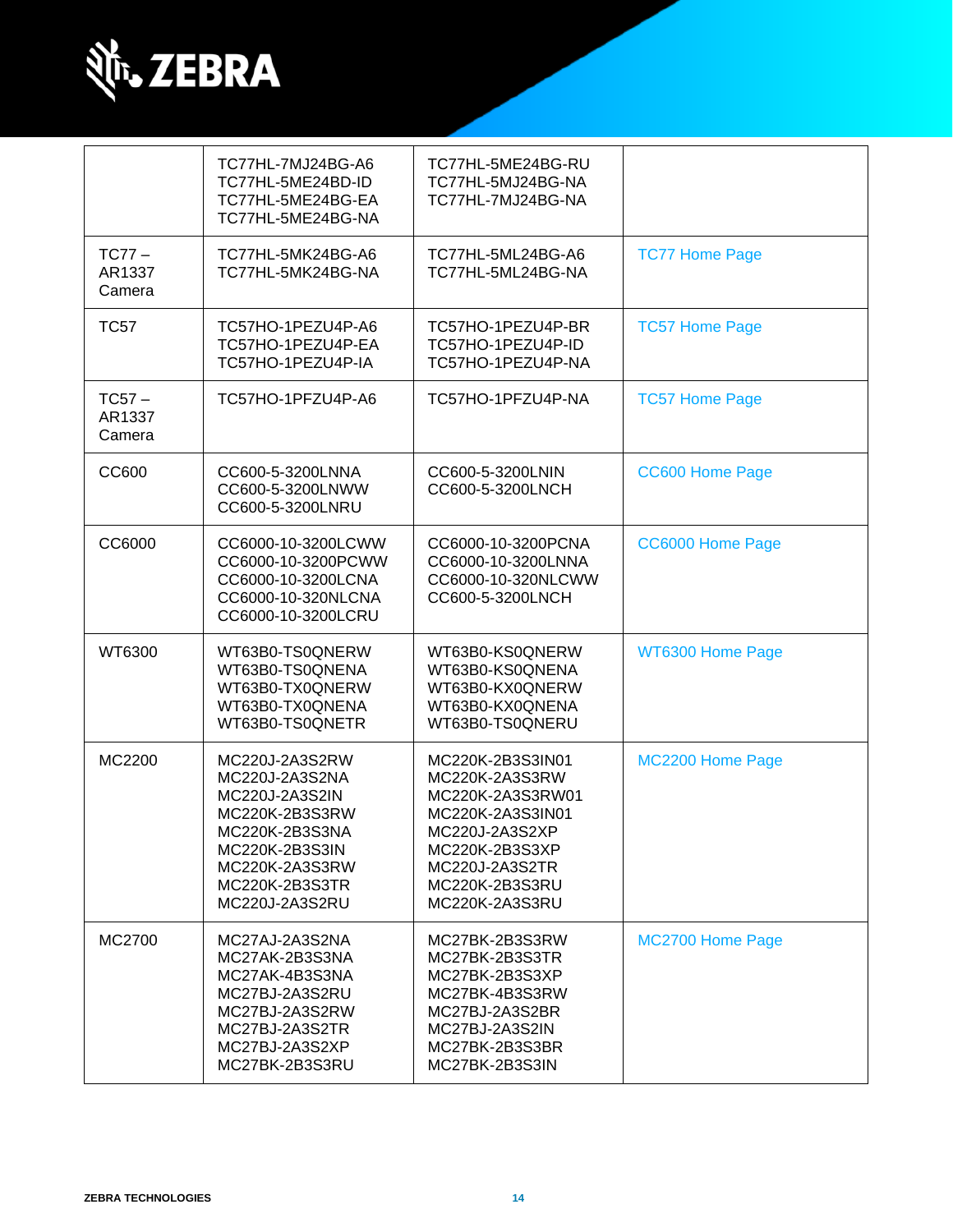

| <b>EC50</b>      | EC500K-01B132-NA<br>EC500K-01B242-NA<br>EC500K-01B243-NA<br>EC500K-01D141-NA<br>EC500K-01B112-NA<br>EC500K-01B222-NA<br>EC500K-01B223-NA<br>EC500K-01D121-NA | EC500K-01B243-A6<br>EC500K-01D141-A6<br>EC500K-01B132-A6<br>EC500K-01B242-A6<br>EC500K-01B112-A6<br>EC500K-01B222-A6<br>EC500K-01B223-A6<br>EC500K-01D121-A6 | <b>EC50 Home Page</b> |
|------------------|--------------------------------------------------------------------------------------------------------------------------------------------------------------|--------------------------------------------------------------------------------------------------------------------------------------------------------------|-----------------------|
| EC <sub>55</sub> | EC55BK-21D141-A6<br>EC55BK-11B132-A6<br>EC55AK-21D121-NA<br>EC55AK-11B112-NA<br>EC55AK-21B222-NA<br>EC55AK-21B223-NA                                         | EC55BK-21B242-A6<br>EC55BK-21B243-A6<br>EC55BK-21D121-A6<br>EC55BK-11B112-A6<br>EC55BK-21B222-A6<br>EC55BK-21B223-A6                                         | <b>EC55 Home Page</b> |

# **Addendum**

# **Component Versions**

| <b>Component / Description</b>    | <b>Version</b>                        |
|-----------------------------------|---------------------------------------|
| <b>Linux Kernel</b>               | 4.4.205                               |
| AnalyticsMgr                      | 2.4.0.1254                            |
| <b>Android SDK Level</b>          | 29                                    |
| Audio (Microphone and Speaker)    | 0.33.0.0                              |
| <b>Battery Manager</b>            | 1.1.7                                 |
| <b>Bluetooth Pairing Utility</b>  | 3.23                                  |
| Camera                            | 2.0.002                               |
| DataWedge                         | 8.2.308                               |
| <b>EMDK</b>                       | 9.1.0.3200                            |
| <b>Files</b>                      | 10                                    |
| License Manager and License Agent | version 5.0.0 and version 5.0.0.5.0.0 |
| <b>MXMF</b>                       | 10.4.0.18                             |
| <b>NFC</b>                        | NFC_NCIHALx_AR18C0.a.3.0              |
| OEM info                          | 9.0.0.331                             |
| <b>OSX</b>                        | QCT.100.10.6.58                       |